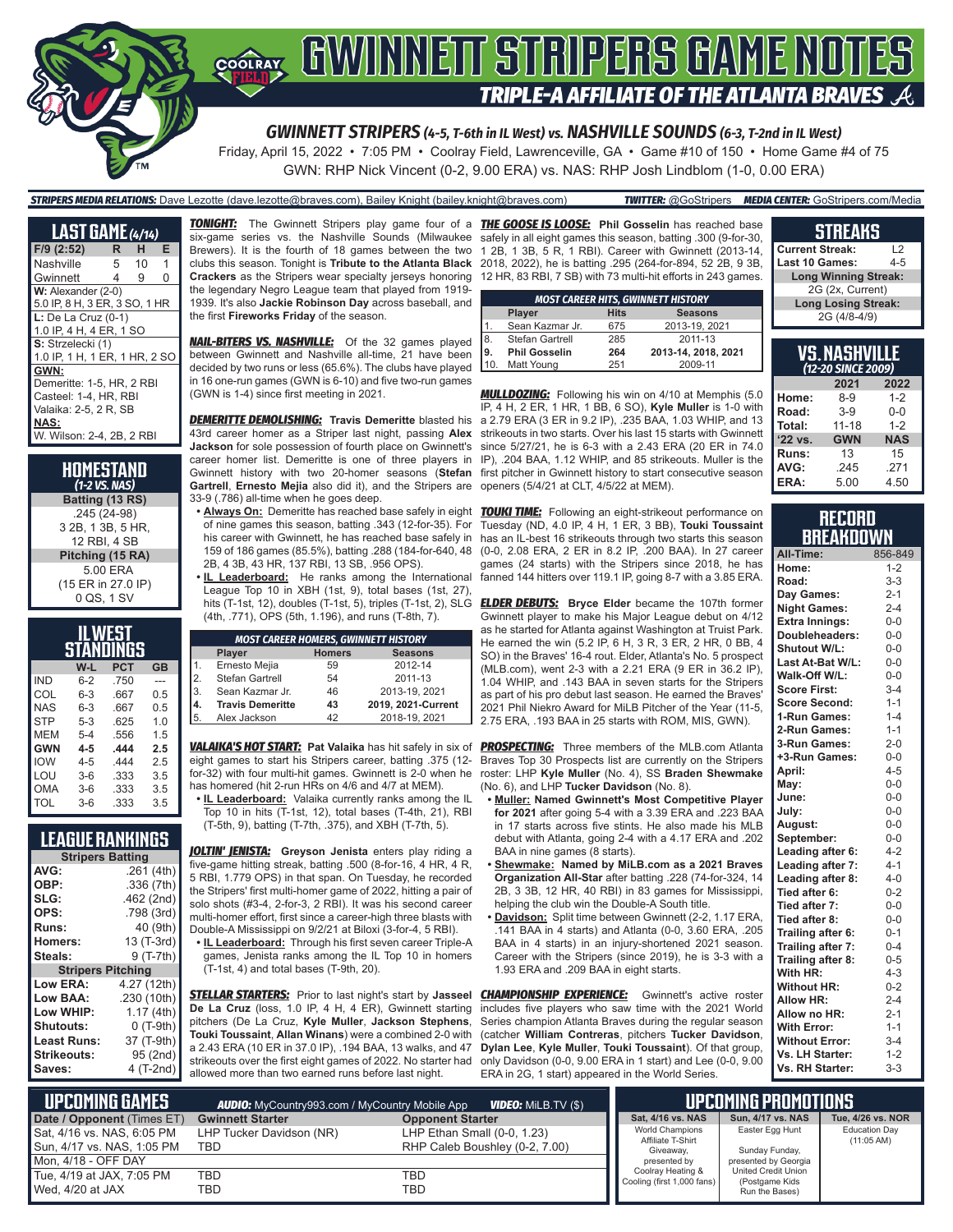



### *FRIDAY, APRIL 15, 2022 VS. NASHVILLE*

| <b>MANAGER MATT TUIASOSOPO</b>                                                                                                                                     |                                                                               |                         |                    |                           | <b>VS.2022 OPPONENTS</b> |                                     |                                                                          |              |                  |                                     |                                           |                                                                |                |
|--------------------------------------------------------------------------------------------------------------------------------------------------------------------|-------------------------------------------------------------------------------|-------------------------|--------------------|---------------------------|--------------------------|-------------------------------------|--------------------------------------------------------------------------|--------------|------------------|-------------------------------------|-------------------------------------------|----------------------------------------------------------------|----------------|
| Matt Tuiasosopo is in his second season as the manager of the Stripers in 2022                                                                                     |                                                                               | Home                    | Road               | <b>Total</b>              |                          | Home                                | Road                                                                     | Total        |                  |                                     |                                           |                                                                |                |
| He was named the seventh manager in Gwinnett history on 3/30/21, making him                                                                                        |                                                                               |                         |                    |                           |                          | <b>IND</b>                          | $0-0$                                                                    | $0-0$        | $0-0$            | <b>BUF</b>                          | $0-0$                                     | $0-0$                                                          | $0-0$          |
| the first former Gwinnett player to manage the club (played OF/1B from 2016-17)                                                                                    |                                                                               |                         |                    |                           |                          | LOU                                 | $0-0$                                                                    | $0-0$        | $0-0$            | <b>CLT</b>                          | $0 - 0$                                   | $0 - 0$                                                        | $0 - 0$        |
| In 2021, he guided the Stripers to a 71-58 record (3rd in Triple-A East Southeast<br>Division)  On 5/4/21 at Charlotte, he became the youngest manager in Gwinnett |                                                                               |                         |                    |                           |                          | <b>MEM</b>                          | $0-0$                                                                    | $3-3$        | $3-3$            | <b>DUR</b>                          | $0 - 0$                                   | $0 - 0$                                                        | $0-0$          |
| history (34 years, 11 months, 25 days)  From 7/8/21-9/21/21, his Stripers owned                                                                                    |                                                                               |                         |                    |                           |                          | <b>NAS</b>                          | $1 - 2$                                                                  | $0-0$        | $1 - 2$          | <b>JAX</b><br>LHV                   | $0 - 0$<br>$0 - 0$                        | $0 - 0$<br>$0 - 0$                                             | $0-0$<br>$0-0$ |
| the best record in Triple-A Baseball (45-19, .703)  Began his managerial career                                                                                    |                                                                               |                         |                    |                           |                          |                                     |                                                                          |              |                  | <b>NOR</b>                          | $0 - 0$                                   | $0 - 0$                                                        | $0-0$          |
|                                                                                                                                                                    | with Class-A Rome in 2019, earning Atlanta's Bobby Cox Award for Minor League |                         |                    |                           |                          |                                     |                                                                          | $3 - 3$      | $4-5$            | <b>EAST</b>                         | $0-0$                                     | $0-0$                                                          | $0-0$          |
|                                                                                                                                                                    | Manager of the Year  Coached at the Braves' Alternate Training Site in 2020.  |                         |                    |                           |                          |                                     |                                                                          |              |                  |                                     |                                           |                                                                |                |
| Tuiasosopo's Managerial Career                                                                                                                                     |                                                                               | <b>Games</b>            | $W-L$              | <b>PCT</b>                | <b>Playoffs</b>          |                                     |                                                                          |              |                  |                                     |                                           |                                                                |                |
| With Gwinnett (2 Seasons):                                                                                                                                         |                                                                               | 138                     | 75-63              | .543                      | 0                        |                                     |                                                                          |              |                  |                                     |                                           |                                                                |                |
| MiLB Career (3 Seasons):                                                                                                                                           |                                                                               | 277                     | 140-137            | .505                      | $\mathbf 0$              |                                     |                                                                          |              |                  |                                     |                                           |                                                                |                |
|                                                                                                                                                                    |                                                                               |                         |                    |                           |                          |                                     |                                                                          |              |                  |                                     |                                           |                                                                |                |
|                                                                                                                                                                    |                                                                               | EJECTIONS (0)           |                    |                           |                          |                                     |                                                                          |              |                  | LAST AT-BAT WINS (0)                |                                           |                                                                |                |
| Player/Coach                                                                                                                                                       |                                                                               | Date/Inning             |                    | <b>Umpire</b>             |                          |                                     | The Stripers are 0-0 (.---) in games decided in the last at-bat in 2022. |              |                  |                                     |                                           |                                                                |                |
|                                                                                                                                                                    |                                                                               |                         |                    |                           |                          | Date/Opponent                       |                                                                          | <b>Score</b> |                  |                                     |                                           | Game-Winning Play (*=Walk-Off)                                 |                |
|                                                                                                                                                                    |                                                                               |                         |                    |                           |                          |                                     |                                                                          |              |                  |                                     |                                           |                                                                |                |
|                                                                                                                                                                    |                                                                               |                         |                    |                           |                          |                                     |                                                                          |              |                  |                                     |                                           |                                                                |                |
|                                                                                                                                                                    |                                                                               |                         |                    |                           |                          |                                     |                                                                          |              |                  |                                     |                                           |                                                                |                |
|                                                                                                                                                                    |                                                                               |                         |                    |                           |                          |                                     |                                                                          |              |                  |                                     |                                           |                                                                |                |
|                                                                                                                                                                    | <b>TEAM DEFENSE (1ST IN INTERNATIONAL LEAGUE)</b>                             |                         |                    |                           |                          |                                     |                                                                          |              |                  |                                     |                                           |                                                                |                |
| <b>PCT</b><br>G<br>.994<br>9                                                                                                                                       | PO<br><b>TC</b><br>316<br>236                                                 | A<br>78                 | E<br>2             | <b>DP</b><br>8            | <b>TP</b><br>0           |                                     |                                                                          |              |                  |                                     |                                           |                                                                |                |
|                                                                                                                                                                    |                                                                               |                         |                    |                           |                          |                                     |                                                                          |              |                  |                                     |                                           |                                                                |                |
| <b>Catchers</b><br>Casteel, Ryan                                                                                                                                   | <b>SB</b><br>$\mathsf{cs}$<br>3<br>0                                          | <b>ATT</b><br>3         | <b>PCT</b><br>.000 | <b>PB</b><br>$\mathbf{1}$ | W-L<br>$1 - 2$           |                                     |                                                                          |              |                  |                                     |                                           |                                                                |                |
| Contreras, William                                                                                                                                                 | $\mathbf{1}$<br>0                                                             | 0                       | .000               | $\mathbf{1}$              | $1 - 1$                  |                                     |                                                                          |              |                  |                                     |                                           |                                                                |                |
| Pabst, Arden                                                                                                                                                       | $\mathbf 0$<br>0                                                              | 0                       | ---                | 0                         | $0-0$                    |                                     |                                                                          |              |                  |                                     | <b>GWINNETT PLAYERS USED (31 IN 2022)</b> |                                                                |                |
| Tromp, Chadwick<br>Total:                                                                                                                                          | 6<br>$\mathbf{1}$<br>10<br>1                                                  | $\overline{7}$<br>11    | .143<br>.091       | 0<br>$\overline{2}$       | $2 - 2$<br>$4 - 5$       | Alaniz, R.J.                        | Pitchers (16)                                                            |              |                  | Casteel, Ryan                       |                                           | Position (15)                                                  |                |
|                                                                                                                                                                    |                                                                               |                         |                    |                           |                          | Brach, Brad                         |                                                                          |              |                  | Contreras, William                  |                                           |                                                                |                |
|                                                                                                                                                                    |                                                                               |                         |                    |                           |                          | Brennan, Brandon<br>Burrows, Thomas |                                                                          |              |                  | Dean, Justin<br>Demeritte, Travis   |                                           |                                                                |                |
|                                                                                                                                                                    |                                                                               |                         |                    |                           |                          |                                     | De La Cruz, Jasseel                                                      |              |                  | DeShields, Delino                   |                                           |                                                                |                |
|                                                                                                                                                                    |                                                                               |                         |                    |                           |                          | Elledge, Seth                       | Johnstone, Connor                                                        |              |                  | Goins, Ryan<br>Gonzalez, Yariel     |                                           |                                                                |                |
|                                                                                                                                                                    |                                                                               |                         |                    |                           |                          | Kingham, Nolan                      |                                                                          |              |                  | Gosselin, Phil                      |                                           |                                                                |                |
| <b>Outfield Assists (2):</b><br>Pitcher Pickoffs (2):                                                                                                              | Dean $(2)$<br>Kingham (1), Muller (1)                                         |                         |                    |                           |                          | Lee, Dylan<br>Muller, Kyle          |                                                                          |              |                  | Jenista, Greyson<br>Nogowski, John  |                                           |                                                                |                |
| <b>Catcher Pickoffs (0):</b>                                                                                                                                       |                                                                               |                         |                    |                           |                          | Sittinger, Brandyn                  |                                                                          |              |                  | Pabst, Arden                        |                                           |                                                                |                |
|                                                                                                                                                                    |                                                                               |                         |                    |                           |                          | Tonkin, Michael                     | Stephens, Jackson                                                        |              |                  | Shewmake, Braden<br>Tromp, Chadwick |                                           |                                                                |                |
|                                                                                                                                                                    |                                                                               | <b>STARTS</b>           |                    |                           |                          | Toussaint, Touki                    |                                                                          |              |                  | Tucker, Preston                     |                                           |                                                                |                |
|                                                                                                                                                                    |                                                                               | <b>By Batting Order</b> |                    |                           |                          | Vincent, Nick<br>Winans, Allan      |                                                                          |              |                  | Valaika, Pat                        |                                           |                                                                |                |
| Gosselin (5), DeShields (4)<br>1:                                                                                                                                  |                                                                               |                         |                    |                           |                          |                                     |                                                                          |              |                  |                                     |                                           |                                                                |                |
| Gosselin (3), Valaika (3), Goins (2), Tucker (1)<br>2:                                                                                                             |                                                                               |                         |                    |                           |                          |                                     |                                                                          |              |                  |                                     |                                           |                                                                |                |
| 3:<br>Demeritte (9)                                                                                                                                                |                                                                               |                         |                    |                           |                          |                                     | Italics = Player no longer in Braves organization                        |              |                  |                                     |                                           |                                                                |                |
| Nogowski (5), Contreras (2), Tucker (1), Valaika (1)<br>4:<br>Y. Gonzalez (3), Valaika (3), Contreras (1), Nogowski (1), Tucker (1)<br>5:                          |                                                                               |                         |                    |                           |                          |                                     |                                                                          |              |                  |                                     |                                           |                                                                |                |
| Shewmake (4), Goins (1), Jenista (1), Nogowski (1), Tucker (1), Valaika (1)<br>6:                                                                                  |                                                                               |                         |                    |                           |                          |                                     |                                                                          |              |                  | <b>BASS-LANTA</b>                   |                                           |                                                                |                |
| Goins (2), Y. Gonzalez (2), Tromp (2), Casteel (1), Jenista (1), Nogowski (1)<br>7:                                                                                |                                                                               |                         |                    |                           |                          |                                     |                                                                          |              |                  |                                     |                                           | Two players have played for both Gwinnett and Atlanta in 2022: |                |
| Jenista (3), Casteel (2), Tromp (2), Gonzalez (1), Pabst (1)<br>8:<br>Dean (6), Goins (2), Y. Gonzalez (1)<br>9:                                                   |                                                                               |                         |                    |                           |                          |                                     | Contreras, William (C)                                                   |              |                  |                                     |                                           |                                                                |                |
|                                                                                                                                                                    |                                                                               | <b>By Position</b>      |                    |                           |                          |                                     | Stephens, Jackson (RHP)                                                  |              |                  |                                     |                                           |                                                                |                |
| Tromp (4), Casteel (3), Contreras (2)<br>C:                                                                                                                        |                                                                               |                         |                    |                           |                          |                                     |                                                                          |              |                  |                                     |                                           |                                                                |                |
| 1B: Nogowski (8), Jenista (1)<br>2B: Valaika (6), Goins (2), Gosselin (1)                                                                                          |                                                                               |                         |                    |                           |                          |                                     |                                                                          |              |                  |                                     |                                           |                                                                |                |
| 3B: Y. Gonzalez (6), Gosselin (2), Valaika (1)                                                                                                                     |                                                                               |                         |                    |                           |                          |                                     |                                                                          |              |                  |                                     |                                           |                                                                |                |
| SS: Goins (5), Shewmake (4)                                                                                                                                        |                                                                               |                         |                    |                           |                          |                                     |                                                                          |              |                  |                                     |                                           |                                                                |                |
| LF: Gosselin (3), Tucker (3), Jenista (2), Demeritte (1)<br>CF: Dean (6), DeShields (3)                                                                            |                                                                               |                         |                    |                           |                          |                                     |                                                                          |              |                  |                                     |                                           |                                                                |                |
| RF: Demeritte (8), Jenista (1)                                                                                                                                     |                                                                               |                         |                    |                           |                          |                                     |                                                                          |              |                  |                                     |                                           |                                                                |                |
| DH: Contreras (1), DeShields (1), Y. Gonzalez (1), Gosselin (1), Jenista (1),                                                                                      |                                                                               |                         |                    |                           |                          |                                     |                                                                          |              |                  |                                     |                                           |                                                                |                |
| Nogowski (1), Pabst (1), Tucker (1), Valaika (1)                                                                                                                   |                                                                               |                         |                    |                           |                          |                                     |                                                                          |              |                  |                                     |                                           | ATLANTA BRAVES REHAB ASSIGNMENTS (0 IN 2022)                   |                |
|                                                                                                                                                                    |                                                                               |                         |                    |                           |                          | Player                              |                                                                          |              | Injury (IL Date) |                                     |                                           | <b>Rehab Dates</b>                                             |                |
|                                                                                                                                                                    |                                                                               |                         |                    |                           |                          |                                     |                                                                          |              |                  |                                     |                                           |                                                                |                |
|                                                                                                                                                                    |                                                                               |                         |                    |                           |                          |                                     |                                                                          |              |                  |                                     |                                           |                                                                |                |
|                                                                                                                                                                    |                                                                               |                         |                    |                           |                          |                                     |                                                                          |              |                  |                                     |                                           |                                                                |                |
|                                                                                                                                                                    |                                                                               |                         |                    |                           |                          |                                     |                                                                          |              |                  |                                     |                                           |                                                                |                |
|                                                                                                                                                                    |                                                                               |                         |                    |                           |                          |                                     |                                                                          |              |                  |                                     |                                           |                                                                |                |
|                                                                                                                                                                    |                                                                               |                         |                    |                           |                          |                                     |                                                                          |              |                  |                                     |                                           |                                                                |                |
|                                                                                                                                                                    |                                                                               |                         |                    |                           |                          |                                     |                                                                          |              |                  |                                     |                                           |                                                                |                |
|                                                                                                                                                                    |                                                                               |                         |                    |                           |                          |                                     |                                                                          |              |                  |                                     |                                           |                                                                |                |
|                                                                                                                                                                    |                                                                               |                         |                    |                           |                          |                                     |                                                                          |              |                  |                                     |                                           |                                                                |                |
|                                                                                                                                                                    |                                                                               |                         |                    |                           |                          |                                     |                                                                          |              |                  |                                     |                                           |                                                                |                |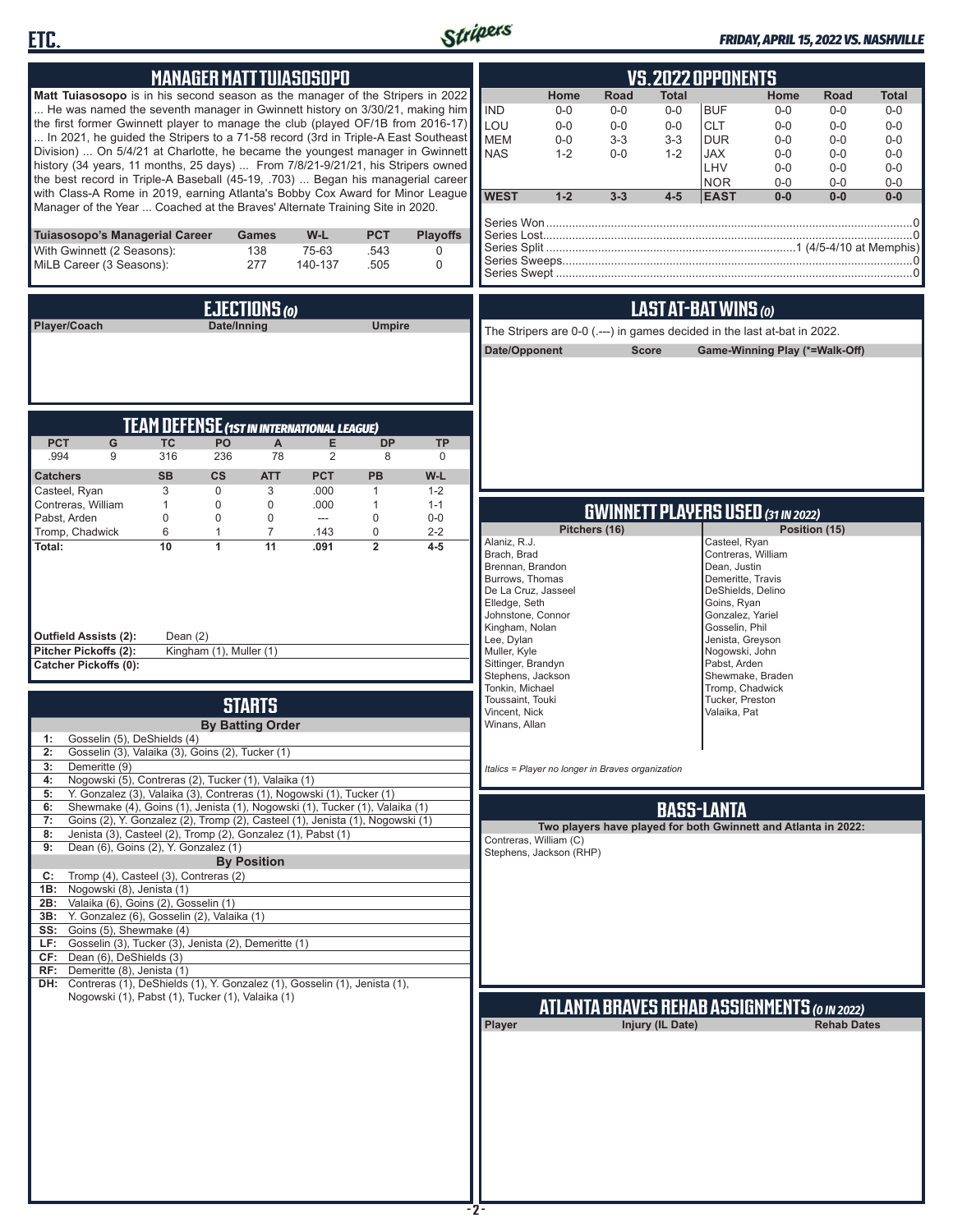# **STARTING PITCHER**

### **54 NICK VINCENT** *- RHP - 35 YRS - POWAY, CA*

*RELIEF W/GWN:*0-2, 9.00 ERA in 3G *START W/GWN:*0-0, -.-- ERA in 0G *GF:*0 *HOLDS:*1 *SAVES:*0/1 *IR/SCORED:*0/0 *SCORELESS STREAK:*1G (1.0 IP)

- *LAST RELIEF:*4/12 vs. NAS (hold, 1.0 IP, 0 H, 0 R, 0 BB, 1 SO, 13p/7s)
- **• Tonight's Game:** Vincent is set to make a spot start, his first for Gwinnett and fourth overall appearance with the Stripers (0-2, 9.00 ERA, .250 BAA) ... It is his 15th career MiLB start, first since a rehab start with High-A San Jose (SF Giants) on 7/20/19 vs. Lancaster (ND, 1.0 IP, 2 H, 0 R, 3 SO) ... Also has two career Major League starts (0-1, 9.00 ERA, 3.0 IP, 5 H, 3 ER, 1 HR, 1 BB, 1 SO).
- **• 2022 Spring Training:** 0-0, 54.00 ERA, .714 BAA in 1G with Atlanta.
- **• 2021:** Opened the season with the Texas Rangers, pitching for Triple-A Round Rock (0-0, 4.11 ERA, .273 BAA in 15G) ... Released on 6/22 ... Signed by the Minnesota Twins on 6/23 and joined Triple-A St. Paul (3-1, 4.55 ERA, .228 BAA, 6 SV in 24G)) ... Had his contract selected on 8/10 and logged 7G for the Twins (1-0, 0.71 ERA, .146 BAA, 0 SV).
- **• Triple-A Stops:** Prior to joining Gwinnett, has pitched for 7 Triple-A teams: Portland (SD, 2008), Tucson (SD, 2012-13), El Paso (SD, 2015), Sacramento (SF, 2019), Lehigh Valley (PHI, 2019), Round Rock (TEX, 2021), and St. Paul (MIN, 2021).
- **• MLB Career:** 23-23, 3.30 ERA, .236 BAA, 7 SV in 412G with San Diego (2012-15), Seattle (2016-18), San Francisco (2019), Philadelphia (2019), Miami (2020), and Minnesota (2021)
- **• Acquired:** MiLB FA (3/16/22) ... Originally the San Diego Padres' 18th-round pick in 2008 out of Cal State Long Beach.

| <b>STRIPERS STARTING PITCHERS (5 IN 2022)</b> |         |            |    |    |         |                             |                            |                                                    |  |  |
|-----------------------------------------------|---------|------------|----|----|---------|-----------------------------|----------------------------|----------------------------------------------------|--|--|
| <b>Pitcher</b>                                | W-L     | <b>ERA</b> | GS | QS |         | <b>Team W-L Run Support</b> | <b>Last Gwinnett Start</b> | <b>Final Line</b>                                  |  |  |
| Davidson, Tucker                              | 0-0     | المعرف     |    |    | 0-0     | $0.00$ RPG $(0$ Tot.)       | N/A                        | $-$                                                |  |  |
| De La Cruz, Jasseel                           | $0 - 1$ | 9.00       |    |    | $0 - 2$ | 3.00 RPG (6 Tot.)           | 4/14 vs. NAS $(L)$         | 1.0 IP, 4 H, 4 R, 4 ER, 0 BB, 1 SO, 2 HB (37p/22s) |  |  |
| Muller, Kyle                                  | 1-0     | 2.79       |    |    | 1-1     | 3.50 RPG (7 Tot.)           | 4/10 at MEM (W)            | 5.0 IP, 4 H, 2 R, 2 ER, 1 BB, 6 SO, 1 HR (83p/55s) |  |  |
| Stephens, Jackson                             | 1-0     | 3.00       |    |    | $1 - 0$ | 4.00 RPG (4 Tot.)           | 4/7 at MEM (W)             | 6.0 IP, 4 H, 2 R, 2 ER, 0 BB, 7 SO (71p/52s)       |  |  |
| Toussaint, Touki                              | 0-0     | 2.08       |    |    | $2 - 0$ | 3.50 RPG (7 Tot.)           | 4/12 vs. NAS (ND)          | 4.0 IP, 4 H, 1 R, 1 ER, 3 BB, 8 SO (80p/48s)       |  |  |
| Vincent, Nick                                 | 0-0     | $- - -$    |    |    | 0-0     | 0.00 RPG (0 Tot.)           | N/A                        | $\overline{\phantom{a}}$                           |  |  |
| Winans, Allan                                 | 0-0     | 2.08       |    |    | $0 - 2$ | 3.50 RPG (7 Tot.)           | 4/13 vs. NAS (ND)          | 4.2 IP, 2 H, 0 R, 2 BB, 4 SO (75p/49s)             |  |  |
| Total:                                        | $2 - 1$ | 3.32       | 9  |    | 4-5     | 3.44 RPG (31 Tot.)          |                            |                                                    |  |  |

# **BULLPEN** *FRIDAY, APRIL 15, 2022 VS. NASHVILLE*

| <b>STRIPERS PITCHING BREAKDOWN</b>                                                      |         |      |      |    |    |   |    |    |          |  |  |
|-----------------------------------------------------------------------------------------|---------|------|------|----|----|---|----|----|----------|--|--|
| <b>BAA</b><br><b>BB</b><br><b>SO</b><br>W-L<br><b>ERA</b><br><b>HR</b><br>IP<br>ER<br>R |         |      |      |    |    |   |    |    |          |  |  |
| Starters:                                                                               | $2 - 1$ | 3.32 | 38.0 | 14 | 14 | 2 | 13 | 48 | .213     |  |  |
| Relievers:                                                                              | $2 - 4$ | 5.18 | 40.0 | 23 | 23 |   | 12 | 47 | .245     |  |  |
| l Total:                                                                                | $4 - 5$ | 4.27 | 78.0 | 37 | 37 | 9 | 25 | 95 | $.230$ I |  |  |
| <b>Saves/Opp:</b> 4/6 (66.7%) <b>Holds:</b> 7<br><b>IR/Scored:</b> 10/0 (00.0%)         |         |      |      |    |    |   |    |    |          |  |  |
| <b>Complete Games: 0</b><br><b>Quality Starts: 1</b><br><b>Shutouts: 0</b>              |         |      |      |    |    |   |    |    |          |  |  |

### **32 R.J. ALANIZ** *- RHP - 30 YRS - McALLEN, TX*

- *RELIEF W/GWN:*0-0, 2.70 ERA in 3G *START W/GWN:*0-0, -.-- ERA in 0G *GF:*2 *HOLDS:*0 *SAVES:*1/1 *IR/SCORED:*1/0 *SCORELESS STREAK:*1G (1.1 IP)
- *LAST RELIEF:*4/13 vs. NAS (1.1 IP, 0 H, 0 R, 0 BB, 3 SO, 21p/14s) **• 2022: 4/7 at MEM:** Earned a save in his Gwinnett debut (1.0 IP, 0 H, 0 R, 1 SO), finishing off a 5-2 win.
- **• 2022 Spring Training:** 0-0, 9.00 ERA, .400 BAA in 1G with Atlanta.
- **• 2021:** Pitched for both Triple-A Louisville (1-3, 3.46 ERA, .286 BAA, 1 SV in 33G) and Cincinnati (0-0, 3.38 ERA, .111 BAA in 3G).
- **• Triple-A Stops:** Prior to joining Gwinnett, has pitched for Toledo (DET) from 2016- 17, Durham (TB) in 2018, Tacoma (SEA) in 2019, and Louisville (CIN) from 2019- 21 ... Was a part of Durham's Governors' Cup championship team in 2018.
- **• MLB Career:** 1-0, 8.35 ERA, .278 BAA, 0 SV in 15G (0 starts) with Seattle (2019) and Cincinnati (2019, 2021).
- **• Acquired:** MiLB FA (3/20/22) ... Originally signed by the Houston Astros as a nondrafted free agent (8/14/09).

| <b>PITCHING BY MONTH</b> |         |            |      |    |    |           |           |           |            |
|--------------------------|---------|------------|------|----|----|-----------|-----------|-----------|------------|
|                          | W-L     | <b>ERA</b> | IP   | R  | ER | <b>HR</b> | <b>BB</b> | <b>SO</b> | <b>BAA</b> |
| April:                   | $4 - 5$ | 4.27       | 78.0 | 37 | 37 | 9         | 25        | 95        | .230       |
| May:                     | $0 - 0$ |            | 0.0  | 0  | 0  | 0         | 0         | 0         | ---        |
| June:                    | $0 - 0$ |            | 0.0  | 0  | 0  | 0         | 0         | 0         |            |
| July:                    | $0 - 0$ |            | 0.0  | 0  | 0  | 0         | 0         | 0         |            |
| August:                  | $0 - 0$ |            | 0.0  | 0  | 0  | 0         | 0         | 0         |            |
| September:               | $0 - 0$ |            | 0.0  | 0  | 0  | 0         | 0         | 0         |            |

|     |                                         | <b>53 BRAD BRACH</b> - RHP - 36 YRS - FREEHOLD, NJ |                                                                                                    |
|-----|-----------------------------------------|----------------------------------------------------|----------------------------------------------------------------------------------------------------|
|     | <b>RELIEF W/GWN: 0-0.6.00 ERA in 3G</b> |                                                    | <b>START W/GWN: <math>0-0</math>.</b> -.-- ERA in $0G$                                             |
| GE3 |                                         |                                                    | <b>HOLDS: 0 SAVES: 1/1 IR/SCORED: 0/0 SCORELESS STREAK: -1G</b>                                    |
|     |                                         |                                                    | <b>IACT DELIEE.</b> $A/A2_{10}$ , NAC $log 4.0$ ID $2H$ , $2D$ , $2ED$ , $4DD$ , $0CQ$ , $20p/47q$ |

*LAST RELIEF:*4/12 vs. NAS (save, 1.0 IP, 3 H, 2 R, 2 ER, 1 BB, 0 SO, 29p/17s) **• 2022: 4/12 vs. NAS:** On his 36th birthday, earned 1st save with Gwinnett, closing out 4-3 win (1.0 IP, 3 H, 2 ER, 1 BB).

- **• 2022 Spring Training:** 1-0, 0.00 ERA, .250 BAA in 1G with Atlanta.
- **• 2021:** In 35G with Cincinnati, was 1-2 with a 6.30 ERA, .254 BAA, and 1 save ... Also logged 8G with Triple-A Louisville (0-0, 0.00 ERA, 0 ER in 8.2 IP, 15 SO).
- **• Triple-A Stops:** Prior to joining Gwinnett, has pitched for Tucson (SD) from 2011- 13, Norfolk (BAL) in 2014, and Louisville (CIN) in 2021.
- **• MLB Career:** 38-29, 3.55 ERA, .232 BAA, 34 SV in 531G (0 starts) with San Diego (2011-13), Baltimore (2014-18), Atlanta (2018), Chicago Cubs (2019), New York Mets (2019-20), and Cincinnati (2021) ... Pitched in the MLB Postseason for Baltimore (2014, 2016) and Atlanta (2018).
- **• Acquired:** MiLB FA (3/19/22) ... Originally the San Diego Padres' 42nd-round pick in 2008 out of Monmouth University (West Long Branch, NJ).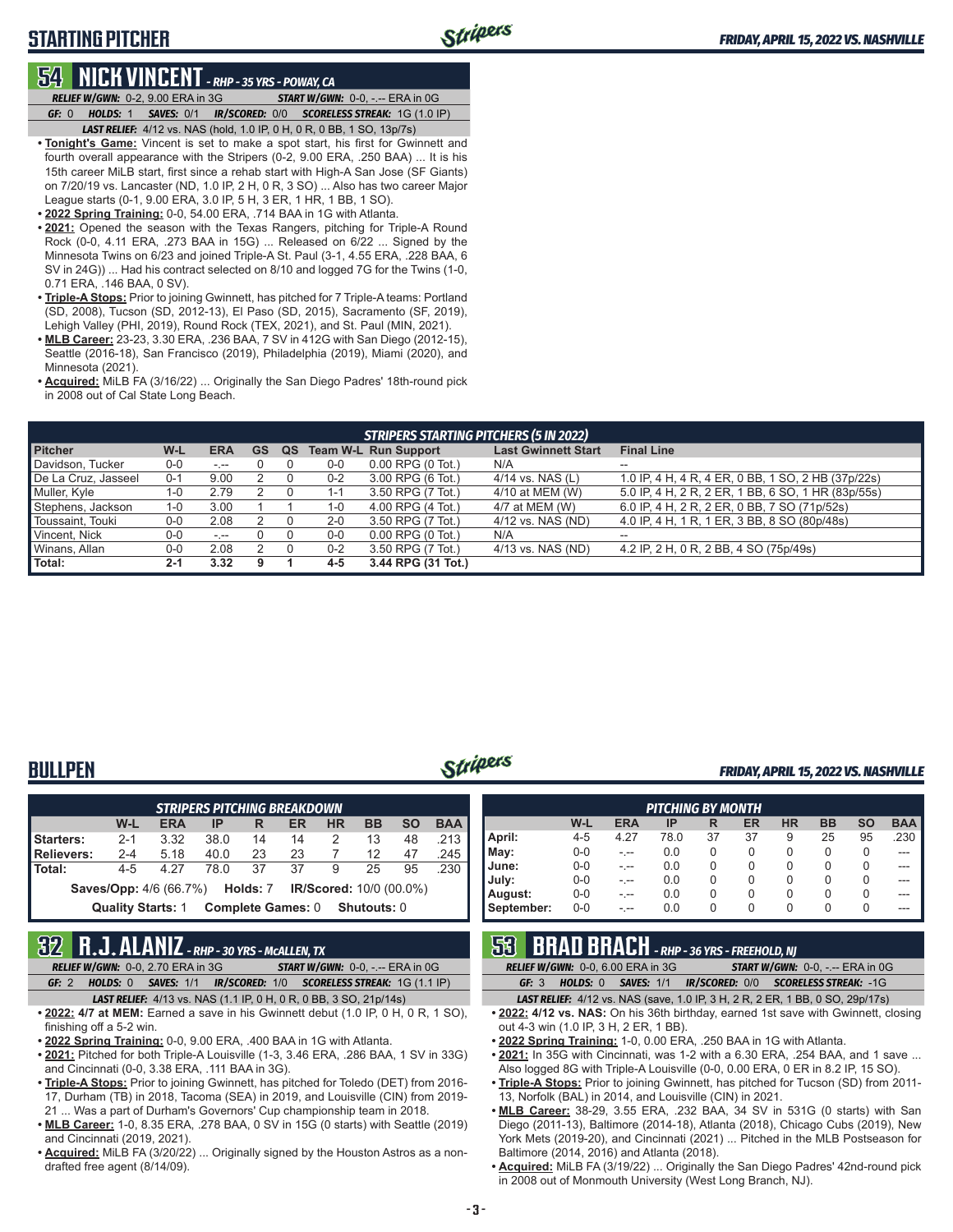### **ERENNAN** - RHP - 30 YRS - MISSION VIEJO, CA *RELIEF W/GWN:*0-1, 34.71 ERA in 3G *START W/GWN:*0-0, -.-- ERA in 0G

*GF:*0 *HOLDS:*1 *SAVES:*0/0 *IR/SCORED:*0/0 *SCORELESS STREAK:*-1G

- *LAST RELIEF:*4/13 vs. NAS (loss, 0.2 IP, 7 H, 7 R, 7 ER, 1 BB, 0 SO, 1 HR, 22p/13s)
- **• 2022 Spring Training:** 0-0, 20.25 ERA, .429 BAA in 2G with Atlanta. **• 2021:** Made 32 relief appearances with Triple-A Worcester (Red Sox), going 1-2
- with a 5.97 ERA, .293 BAA, and 1 save (1-for-4) ... Also made 1 MLB appearance with Boston, tossing 3.0 scoreless IP on 6/12 vs. Toronto.
- **• Triple-A Stops:** Prior to joining Gwinnett, has pitched for Charlotte (CWS) from 2017-18, Tacoma (SEA) in 2019, and Worcester (BOS) in 2021.
- **• MLB Career:** 3-6, 4.21 ERA, .214 BAA, 0 SV in 55G (0 starts) with Seattle (2019- 20) and Boston (2021).
- **• Acquired:** MiLB FA (3/10/22) ... Originally the Chicago White Sox' 4th-round pick in 2012 out of Orange Coast College (Costa Mesa, CA).

## **49 THOMAS BURROWS** *- LHP - 27 YRS - FLORENCE, AL*

### *RELIEF W/GWN:*1-0, 11.57 ERA in 3G *START W/GWN:*0-0, -.-- ERA in 0G

- *GF:*0 *HOLDS:*1 *SAVES:*0/1 *IR/SCORED:*3/0 *SCORELESS STREAK:*1G (1.0 IP)
- *LAST RELIEF:*4/12 vs. NAS (hold, 1.0 IP, 1 H, 0 R, 0 BB, 1 SO, 11p/8s) **• 2022: 4/6 at MEM:** Struck out his lone batter faced (Nolan Gorman), stranding 3
- inherited runners and earning his first win of the year.
- **• GWN Career:** 5-2, 3.77 ERA (36 ER in 86.0 IP), 6 SV in 65G (1 start) since 2019. **• 2022 Spring Training:** 0-0, 0.00 ERA, .000 BAA in 1G with Atlanta.
- **• 2021:** Spent entire year with Gwinnett, going 3-1 with a 2.64 ERA, .176 BAA, and 0 saves (0-for-1) in 35G (1 start) ... Led team in relief strikeouts (65).
- **• MLB Career:** Has yet to make his Major League debut.
- **• Acquired:** Via trade with Seattle (1/11/17) ... Originally the Seattle Mariners' 4thround pick in 2016 out of the University of Alabama.

# **48 JESUS CRUZ** - RHP - 27 YRS - SALINAS DE HIDALGO, MEXICO<br>
<sup>2016</sup> out of Fresno State University.<br>
2016 out of Fresno State University.

*RELIEF W/GWN:*0-0, -.-- ERA in 0G *START W/GWN:*0-0, -.-- ERA in 0G *GF:*0 *HOLDS:*0 *SAVES:*0/0 *IR/SCORED:*0/0 *SCORELESS STREAK:*N/A *LAST RELIEF:*N/A

- 
- **• 2022 Spring Training:** Did not pitch in St. Louis's Major League camp ... Released by the Cardinals on 3/30.
- **• 2021:** Logged 37 relief appearances with Triple-A Memphis, going 0-3 with a 3.06 ERA, .223 BAA, and 3 SV (3-for-5) ... Pitched for Aguilas de Mexicali in the Mexican Pacific Winter League (0-1, 2.66 ERA in 21G).
- **• Triple-A Stops:** Prior to joining Gwinnett, pitched for Memphis (STL) in 2019 and 2021 ... Combined to go 6-10 with a 5.42 ERA, .246 BAA, and 3 SV in 100G.
- **• MLB Career:** 0-0, 18.00 ERA, .600 BAA, 0 SV in 1G (0 starts) with St. Louis (2020).
- **• Acquired:** MiLB FA (4/6/22) ... Originally signed by the St. Louis Cardinals as a non-drafted free agent (7/2/17).

# **55 SETH ELLEDGE** *- RHP - 25 YRS - DALLAS, TX*

- *RELIEF W/GWN:*0-0, 0.00 ERA in 3G *START W/GWN:*0-0, -.-- ERA in 0G
- *GF:*1 *HOLDS:*1 *SAVES:*0/0 *IR/SCORED:*2/0 *SCORELESS STREAK:*3G (3.2 IP) *LAST RELIEF:*4/14 vs. NAS (1.2 IP, 1 H, 0 R, 0 BB, 2 SO, 28p/20s)
- **• 2022 Spring Training:** Did not pitch for an MLB team this Spring.
- **• 2021:** Pitched for both Triple-A Memphis (2-2, 6.56 ERA, .299 BAA, 2 SV in 30G) and St. Louis (0-0, 4.63 ERA, .302 BAA, 0 SV in 11G).
- **• Triple-A Stops:** Prior to joining Gwinnett, has pitched for Memphis (STL) from 2019-21 (5-3, 5.66 ERA, .270 BAA, 2 SV in 51G) ... Also appeared for the Redbirds in the 2018 PCL Playoffs (0-0, 0.00 ERA in 1G).
- **• MLB Career:** 1-0, 4.63 ERA, .282 BAA, 0 SV in 23G with St. Louis (2020-21).
- **• Acquired:** MiLB FA (3/30/22) ... Originally the Seattle Mariners' 4th-round pick in 2017 out of Dallas Baptist University (TX).

## **51 CONNOR JOHNSTONE** *- RHP - 27 YRS - SAN DIEGO, CA*

- *RELIEF W/GWN:*0-0, 1.69 ERA in 3G *START W/GWN:*0-0, -.-- ERA in 0G *GF:*0 *HOLDS:*1 *SAVES:*0/0 *IR/SCORED:*0/0 *SCORELESS STREAK:*-1G
- *LAST RELIEF:*4/14 vs. NAS (3.1 IP, 4 H, 1 R, 1 ER, 1 BB, 2 SO, 47p/31s) **• GWN Career:** 7-8, 4.64 ERA (59 ER in 114.1 IP), 0 SV in 48G since 2018 ... Of his 20 career Triple-A starts, 16 came in 2021.
- **• 2022 Spring Training:** 0-0, 0.00 ERA, .000 BAA, 1 SV in 1G with Atlanta.
- **• 2021:** Spent the full year with Gwinnett, going 3-8 with a 4.84 ERA and .258 BAA in 33G (16 starts) ... Was 2-0 with a 2.36 ERA and .191 BAA in 17 relief outings.
- **• MLB Career:** Has yet to make his Major League debut.
- **• Acquired:** Braves' 21st-round pick in 2017 out of Wake Forest University.
- **• Local Product:** Played baseball at Roswell High School (Roswell, GA).

## **39 NOLAN KINGHAM** *- RHP - 25 YRS - LAS VEGAS, NV*

*RELIEF W/GWN:*0-0, 0.00 ERA in 3G *START W/GWN:*0-0, -.-- ERA in 0G *GF:*0 *HOLDS:*0 *SAVES:*0/0 *IR/SCORED:*2/0 *SCORELESS STREAK:*3G (5.2 IP)

- *LAST RELIEF:*4/13 vs. NAS (2.1 IP, 0 H, 0 R, 0 BB, 3 SO, 32p/23s)
- **• GWN Career:** 0-5, 8.49 ERA (33 ER in 35.0 IP), 0 SV in 10G (6 starts) since 2021. **• 2022 Spring Training:** 0-0, 0.00 ERA, .000 BAA, 1 SV in 1G with Atlanta.
- **• 2021:** Pitched for both Double-A Mississippi (6-1, 2.08 ERA, .225 BAA, 2 SV in 12G) and Gwinnett (0-5, 10.13 ERA, .365 BAA in 7G) ... Named Double-A South Pitcher of the Month for June (3-0, 0.83 ERA, 0.83 WHIP, .193 BAA in 5 starts) ... Served as the M-Braves' closer during the Double-A South Championship Series, going 3-for-3 in save chances (2.1 IP, 1 H, 0 R, 0 BB, 2 SO) ... Got the final 3 outs of Mississippi's 2-1 win over Montgomery in Game 5, clinching the title.
- **• MLB Career:** Has yet to make his Major League debut.
- **• Acquired:** Braves' 12th-round pick in 2018 out of the University of Texas.

|       |                                          |  | $50$ DYLAN LEE - LHP - 27 YRS - DINUBA, CA |                                                                         |  |
|-------|------------------------------------------|--|--------------------------------------------|-------------------------------------------------------------------------|--|
|       | <b>RELIEF W/GWN: 0-0. 0.00 ERA in 3G</b> |  |                                            | <b>START W/GWN: <math>0-0</math>.</b> -.-- ERA in $0G$                  |  |
| GF: 0 |                                          |  |                                            | <b>HOLDS: 1 SAVES: 0/0 IR/SCORED: 2/0 SCORELESS STREAK: 3G (4.1 IP)</b> |  |

- *LAST RELIEF:*4/14 vs. NAS (2.0 IP, 1 H, 0 R, 0 BB, 3 SO, 21p/15s)
- **• GWN Career:** 5-1, 1.47 ERA (8 ER in 49.0 IP), 1 SV in 37G (0 starts) since 2021. **• 2022 Spring Training:** 0-0, 9.00 ERA, .357 BAA in 3G with Atlanta.
- **• 2021 w/GWN:** Named Stripers' Most Outstanding Reliever (5-1, 1.54 ERA, .176 BAA, 1 SV in 35G) ... Led GWN relievers (min. 30.0 IP) in BAA, ranked 2nd in ERA.
- **• 2021 w/ATL:** Made his MLB debut with the Braves, logging 2G in relief in October (0-0, 9.00 ERA, .333 BAA) ... Also made his MLB Postseason debut (0-0, 6.00 ERA, .286 BAA in 3G, 1 start) ... Started Game 4 of the World Series vs. Houston on 10/30 (ND, 0.1 IP, 1 H, 1 ER, 2 BB, 1 SO), becoming the 1st pitcher in MLB history to make his 1st career start in the World Series.
- **• MLB Career:** 0-0, 9.00 ERA, .333 BAA, 0 SV in 2G (0 starts) with Atlanta (2021).

# **56 BRANDYN SITTINGER** *- LHP - 27 YRS - ELYRIA, OH*

- *RELIEF W/GWN:*1-1, 9.00 ERA in 3G *START W/GWN:*0-0, -.-- ERA in 0G
- *GF:*0 *HOLDS:*1 *SAVES:*0/0 *IR/SCORED:*0/0 *SCORELESS STREAK:*1G (2.0 IP)
- *LAST RELIEF:*4/12 vs. NAS (win, 2.0 IP, 2 H, 0 R, 1 BB, 2 SO, 37p/27s)
- **• 2022: 4/12 vs. NAS:** Earned his first win with Gwinnett (2.0 IP, 2 H, 0 R in 4-3 win). **• 2022 Spring Training:** 0-0, 11.57 ERA, .333 BAA in 3G with Atlanta.
- **• 2021:** Split time between Double-A Amarillo (0-1, 3.94 ERA, .196 BAA, 1 SV in 12G) and Triple-A Reno (1-1, 4.24 ERA, .209 BAA, 4 SV in 23G) of the Arizona
- organization ... Also made his MLB debut (0-1, 7.71 ERA, .294 BAA, 0 SV in 5G).
- **• Triple-A Stops:** Prior to joining Gwinnett, had only pitched with Reno in 2021.
- **• MLB Career:** 0-1, 7.71 ERA, .294 BAA, 0 SV in 5G (0 starts) with Arizona (2021).
- **• Acquired:** MiLB FA (2/20/22) ... Originally the Detroit Tigers' 17th-round pick in 2016 out of Ashland University (Ashland, OH).

# **59 MICHAEL TONKIN** *- RHP - 32 YRS - GLENDALE, CA*

|  | <b>RELIEF W/GWN:</b> $0-0.000$ ERA in $3G$ | <b>START W/GWN:</b> $0-0.$ -.-- ERA in $0G$                                   |
|--|--------------------------------------------|-------------------------------------------------------------------------------|
|  |                                            | <b>GF:</b> 3 HOLDS: 0 SAVES: 2/2 IR/SCORED: 0/0 SCORELESS STREAK: 3G (3.0 IP) |
|  |                                            |                                                                               |

- *LAST RELIEF:*4/14 vs. NAS (1.0 IP, 0 H, 0 R, 0 BB, 1 SO, 15p/18s) **• 2022: 4/6 at MEM:** In his first outing in affiliated MiLB since 2019 (with Triple-A
- Reno), earned a save in his Stripers debut (1.0 IP, 1 H, 0 R, 1 SO in 5-3 win). **• 2022 Spring Training:** 0-0, 0.00 ERA, .000 BAA in 3G with Atlanta.
- **• 2021:** Pitched for the Long Island Ducks of the Atlantic League (2-1, 0.53 ERA, 9 SV in 16G), Tijuana of the Mexican League (2-1, 2.00 ERA in 6G), and Aguilas of the Dominican Winter League (1-0, 0.68 ERA in 13G).
- **• Triple-A Stops:** Before joining Gwinnett, pitched for Rochester (MIN) from 2013- 17, San Antonio (MIL) in 2019, and Reno (ARI) in 2019.
- **• MLB Career:** 3-3, 4.43 ERA, .269 BAA, 0 SV in 141G with Minnesota (2013-17).
- **• Acquired:** MiLB FA (1/11/22) ... Originally the Minnesota Twins' 30th-round pick in 2008 out of Palmdale High School (CA).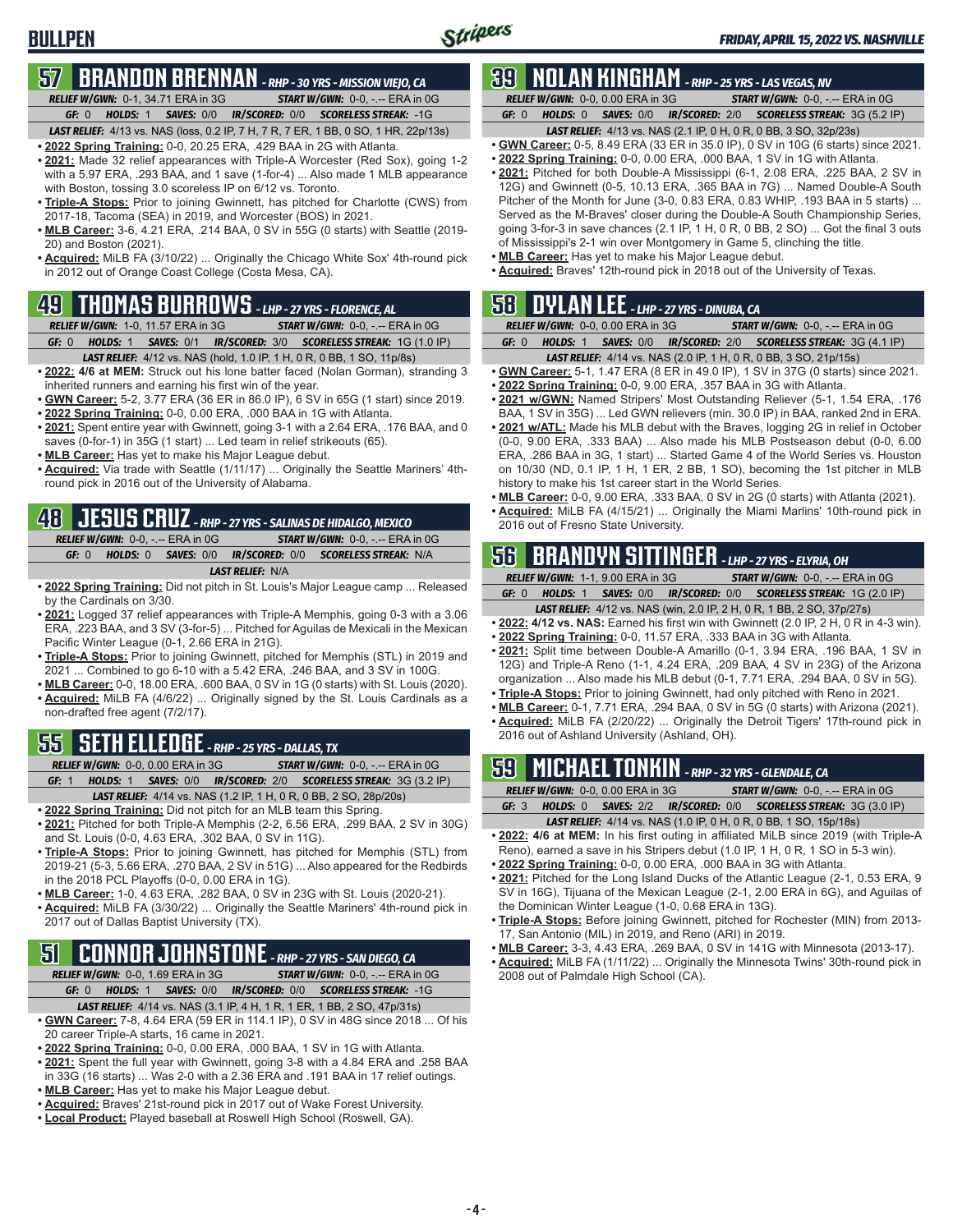# **9 RYAN CASTEEL** *- C - 30 YRS - CHATTANOOGA, TN*

### *SEASON WITH GWN:*.154, 2 HR, 2 RBI, 0 SB, .829 OPS *HIT STREAK:* 1G (1-4)

**BATTERS**

- *4/14 vs. NAS:*1-4, HR, R, RBI *HOMESTAND:* .250 (1-4), HR, RBI **• 2022:** Both of his hits are solo homers (4/9 at MEM, 4/14 vs. NAS).
- **• GWN Career:** .219 (37-for-169), 6 2B, 0 3B, 10 HR, 30 RBI in 72G since 2021.
- **• 2022 Spring Training:** Did not play in Atlanta's MLB camp.
- **• 2021:** Spent the entire year with Gwinnett, batting .224 (6 2B, 8 HR, 13 R, 28 RBI, .716 OPS) in 68G ... Led the club in pinch-hit at-bats (28) and hits with the bases loaded (4-for-6, .667, 2 2B, 1 HR, 12 RBI, 2.125 OPS).
- **• Triple-A Stops:** Prior to Gwinnett, played for Albuquerque (COL) from 2015-16.
- **• MLB Career:** Has yet to make his Major League debut.
- **• Acquired:** MiLB FA (11/29/21) ... On his 3rd contract with Atlanta (also signed on 1/24/19 and 3/14/21) ... Originally the Colorado Rockies' 17th-round pick in 2010 out of Cleveland State Community College (Cleveland, TN).

# **24 WILLIAM CONTRERAS** *- C - 24 YRS - PUERTO CABELLO, VZ*

*SEASON WITH GWN:*.182, 0 HR, 3 RBI, 0 SB, .523 OPS *HIT STREAK:* 2G (2-7)

- *4/14 vs. NAS:*1-3, BB *HOMESTAND:* .182 (2-11), 3 RBI
- **• 2022 with ATL:** Played in 1G (0-for-4) before being optioned on 4/12. **• GWN Career:** .283 (47-for-166), 9 2B, 0 3B, 9 HR, 32 RBI, 0 SB, .850 OPS in
- 47G since 2021. **• 2021 w/GWN:** Made his Triple-A debut, batting .290 (8 2B, 9 HR, 26 R, 29 RBI,
- .873 OPS) in 44G ... Hit safely in 31 of 44G, posting 11 multi-hit efforts ... Named Triple-A East Player of the Week for 7/13-7/18 (.462, 3 HR, 12 RBI, 1.440 OPS).
- **• 2021 w/ATL:** Recalled 4 times by the Braves, hit .215 (4 2B, 1 3B, 8 HR, 19 R, 23 RBI, .702 OPS) in 52G ... Played in 1G during the Postseason (.000, 0-for-1). **• MLB Career:** .220, 5 2B, 1 3B, 8 HR, 24 RBI, 0 SB in 57G with Atlanta (2020-22).
- **• Acquired:** NDFA (2/1/15) out of Puerto Cabello, Venezuela ... Older brother is Chicago Cubs' C Willson Contreras.

# **15 JUSTIN DEAN** *- OF - 25 YRS - MAULDIN, SC*

*SEASON WITH GWN:*.200, 0 HR, 1 RBI, 2 SB, .504 OPS *HIT STREAK:* 2G (3-8)

*4/14 vs. NAS:*2-4, SB *HOMESTAND:* .500 (2-4), SB

- **• 2022: 4/7 at MEM:** Notched his first career Triple-A hit and steal (1-for-3).
- **• 2022 Spring Training:** .000 (0-for-7, 2 R, 2 RBI) in 5G with Atlanta.
- **• 2021:** Spent the entire year with Double-A Mississippi, batting .237 (14 2B, 4 3B, 8 HR, 60 R, 34 RBI, 29 SB, .709 OPS) in 99G ... In the Double-A South Championship Series, hit .333 (2 2B, 6 R, 2 RBI, 2 SB) in 5G.
- **• Triple-A Stops:** Is making his Triple-A debut in 2022.
- **• MLB Career:** Has yet to make his Major League debut.
- **• Award Winner:** Was Class-A Rome's Player of the Year in 2019 (.284, 18 2B, 9 3B, 9 HR, 85 R, 46 RBI, 47 SB, .817 OPS in 109G).
- **• Acquired:** Braves' 17th-round pick in 2018 out of Lenoir-Rhyne University (NC).

# **12 TRAVIS DEMERITTE** *- OF - 27 YRS - NEW YORK, NY*

*SEASON WITH GWN:*.343, 2 HR, 7 RBI, 2 SB, 1.196 OPS *HIT STREAK:* 6G (9-23)

*4/14 vs. NAS:*1-5, HR, 2 RBI *HOMESTAND:* .333 (4-12), 3B, HR, 3 RBI

- **• IL Leaderboard:** As of 4/15, ranks among IL Top 10 in XBH (1st, 9), total bases (1st, 27), hits (T-1st, 12), doubles (T-1st, 5), triples (T-1st, 2), SLG (4th, .771), OPS (5th, 1.196), and runs (T-8th, 7).
- **• 2022:** Enters play riding a 6G hitting streak (.391, 9-for-23, 7 XBH, 7 RBI, 1.438 OPS) ... **4/9 at MEM:** Went 3-for-4 (2 2B, HR, 3 RBI, SB) ... **4/14 vs. NAS:** Passed Alex Jackson for 4th place on Gwinnett's career homer list (#43, 2-run, 1-for-5).
- **• GWN Career:** .288 (184-for-640), 48 2B, 4 3B, 43 HR, 137 RBI, 13 SB, .956 OPS in 186G since 2019 ... Has reached base safely in 159 of 186G (85.5%) with the Stripers ... Was an International League Midseason All-Star in 2019.
- **• 2022 Spring Training:** .188 (3-for-16, 1 R) in 7G with Atlanta.
- **• 2021:** In an injury-shortened 2nd season with Gwinnett, hit .282 (15 2B, 21 HR, 51 R, 57 RBI, 7 SB, .938 OPS) in 81G ... His 21 homers led the club and ranked T-7th in the Triple-A East ... Became the 3rd player in Gwinnett history with multiple 20-homer seasons, joining Stefan Gartrell (2011-12) and Ernesto Mejia (2012-13).
- **• Alright, We're Slammin':** Has 6 career grand slams, 4 with Gwinnett (3 in 2021). **• MLB Career:** .217, 8 2B, 2 3B, 3 HR, 14 RBI, 3 SB in 66G with Detroit (2019-20).
- **• Acquired:** Claimed off waivers from Detroit (2/12/21) for his 2nd stint with Atlanta (acquired via trade with Texas on 7/27/16) ... Originally the Rangers' 1st-round pick (30th overall) in 2013 out of Winder-Barrow High School (Winder, GA).

# **26 DELINO DESHIELDS JR.** *- OF - 29 YRS - EASTON, MD*

*SEASON WITH GWN:*.200, 0 HR, 0 RBI, 1 SB, .561 OPS *HIT STREAK:* -1G (0-3) *4/14 vs. NAS:*DNP *HOMESTAND:* .143 (1-7), SB

- **• 2022 Spring Training:** .125 (1-for-8) in 4G with Miami ... Released on 4/3. **• 2021:** Played in the Texas, Boston, and Cincinnati organizations ... Spent time with both Round Rock (TEX) and Worcester (BOS) in Triple-A (.252, 13 2B, 2 3B, 6 HR, 22 RBI, 21 SB in 84G) ... Finished the season in the Majors with the Reds (.255, 5 2B, 1 HR, 6 RBI, 2 SB in 25G).
- **• Triple-A Stops:** Prior to joining Gwinnett, played for Round Rock (TEX, 2015-16, 2018, 2021), Nashville (TEX, 2019), and Worcester (BOS, 2021).
- **• MLB Career:** .246, 81 2B, 19 3B, 19 HR, 139 RBI, 111 SB in 601G with Texas (2015-19), Cleveland (2020), and Cincinnati (2021) ... Played for Texas (2015) and Cleveland (2020) in MLB Postseason (.290, 3 2B, 2 RBI, 1 SB in 7G).
- **• Acquired:** MiLB FA (4/5/22) ... Originally the Texas Rangers' 1st-round pick (3rd overall) in 2014 out of Woodward Academy (College Park, GA).
- **• Bloodlines:** Is the son of Delino DeShields, 13-year MLB infielder (MON, LAD, STL, BAL, CHC) from 1990-2002 ... Finished 2nd in NL R.O.Y. voting in 1990.

# **1 RYAN GOINS** *- INF - 34 YRS - TEMPLE, TX*

- 
- *4/14 vs. NAS:*DNP *HOMESTAND:* .143 (1-7) **• GWN Career:** .220 (72-for-328), 9 2B, 1 3B, 6 HR, 35 RBI in 98G since 2021.
- **• 2022 Spring Training:** .188 (3-for-16, 1 2B, 1 R, 1 RBI) in 11G with Atlanta. **• 2021:** Spent the entire year with Gwinnett, batting .233 (9 2B, 1 3B, 6 HR, 27 R,
- 35 RBI, 3 SB, .635 OPS) in 91G.
- **• Triple-A Stops:** Prior to joining Gwinnett, played for Buffalo (TOR) from 2013-16, Lehigh Valley (PHI) in 2018, and Charlotte (CWS) in 2019 ... Was an International League Midseason All-Star with Charlotte in 2019.
- **• MLB Career:** .228, 71 2B, 12 3B, 22 HR, 158 RBI in 555G with Toronto (2013-17), Kansas City (2018), Chicago White Sox (2019-20) ... Played for Toronto in 2015- 16 Postseasons (.146, 1 HR, 5 RBI in 14G).
- **• Acquired:** MiLB FA (3/13/22), his 2nd deal with Atlanta (also signed on 2/25/21) Originally the Toronto Blue Jays' 4th-round pick in 2009 out of Dallas Baptist University (Dallas, TX).

# **33 YARIEL GONZALEZ** *- INF - 27 YRS - MAYAGUEZ, PUERTO RICO*

*SEASON WITH GWN:*.179, 0 HR, 2 RBI, 0 SB, .414 OPS *HIT STREAK:* -2G (0-7) *4/14 vs. NAS:*0-3 *HOMESTAND:* .000 (0-7)

- **• 2022 Spring Training:** .333 (2-for-6, 2 R) in 5G with Atlanta.
- **• 2021:** Split the season between Double-A Erie (.365, 3 HR, 12 RBI, 1.001 OPS in 14G) and Triple-A Toledo (.259, 14 HR, 51 RBI, .781 OPS in 78G) of the Detroit Tigers organization.
- **• Triple-A Stops:** Prior to joining Gwinnett, played for Memphis (STL) in 2019 and Toledo (DET) in 2021.
- **• MLB Career:** Has yet to make his Major League debut.
- **• Acquired:** MiLB FA (12/15/21) ... Originally signed by the St. Louis Cardinals as a NDFA (6/16/16) out of Mayaguez, Puerto Rico.

# **5 PHIL GOSSELIN** *- INF - 33 YRS - BRYN MAWR, PA*

*SEASON WITH GWN:*.300, 0 HR, 1 RBI, 0 SB, .817 OPS *HIT STREAK:* 2G (2-7) *4/14 vs. NAS:*1-4, BB *HOMESTAND:* .200 (2-10)

- **• 2022:** Has reached base safely in all 8G (.300, 9-for-30, 5 BB, .417 OBP). **• GWN Career:** .295 (264-for-894), 52 2B, 9 3B, 12 HR, 83 RBI, 7 SB in 243G from 2013-14, 2018, and 2022 ... Set Gwinnett record for single-season batting average in 2014 (.344), earning team MVP and IL Postseason All-Star honors.
- **• 2022 Spring Training:** .125 (1-for-8) in 4G with Atlanta.
- **• 2021:** Spent the entire year with the LA Angels, batting .261 (14 2B, 7 HR, 47 RBI, 4 SB) in 104G ... His 90 hits were an MLB career high.
- **• Triple-A Stops:** In addition to Gwinnett, has also played for Reno (ARI) in 2015), Round Rock (TEX) in 2017, Indianapolis (PIT) in 2017, Louisville (CIN) in 2018), and Lehigh Valley (PHI) in 2019.
- **• MLB Career:** .261, 49 2B, 2 3B, 17 HR, 101 RBI, 11 SB in 463G with Atlanta (2013-15), Arizona (2015-16), Texas (2017), Pittsburgh (2017), Cincinnati (2018), Philadelphia (2019-20), and LA Angels (2021).
- **• Acquired:** MiLB FA (3/19/22) ... Originally the Atlanta Braves' 5th-round pick in 2010 out of the University of Virginia ... Traded to Arizona in the deal that brought in RHP Touki Toussaint (6/20/15).

*SEASON WITH GWN:*.071, 0 HR, 0 RBI, 0 SB, .142 OPS *HIT STREAK:* 1G (1-4)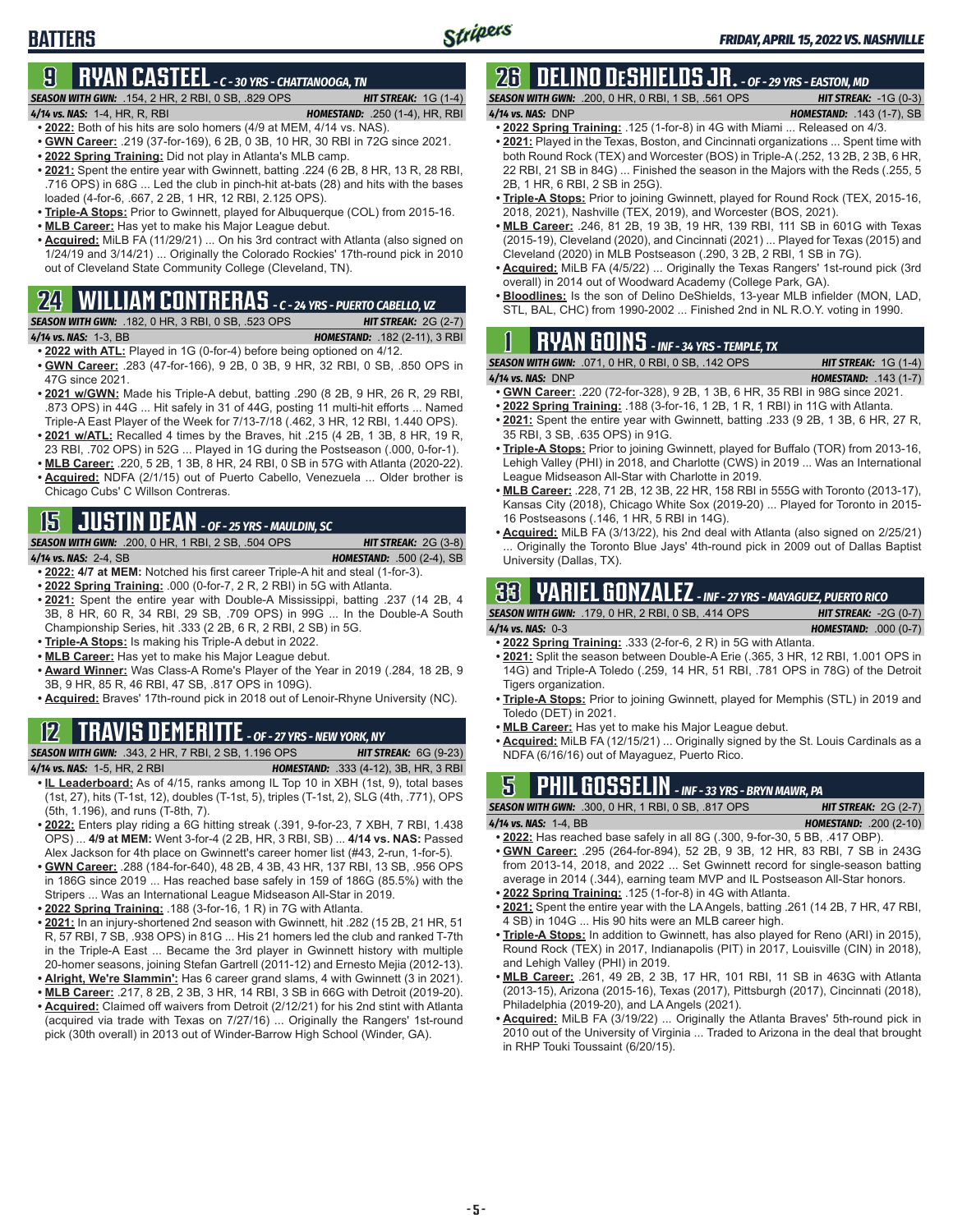# **18 GREYSON JENISTA** *- OF - 25 YRS - LAWRENCE, KS*

*SEASON WITH GWN:*.381, 4 HR, 5 RBI, 0 SB, 1.361 OPS *HIT STREAK:* 5G (8-16)

**BATTERS**

- *4/14 vs. NAS:*DNP *HOMESTAND:* .571 (4-7), 2 HR, 2 RBI **• IL Leaderboard:** Entering 4/15, ranks among IL Top 10 in homers (T-1st, 4) and total bases (T-9th, 20).
- **• 2022: 4/7 at MEM:** Tallied his first career Triple-A hit and RBI with a solo homer to deep CF (2-for-4, RBI) ... **4/12 vs. NAS:** Notched his 2nd career multi-homer game (1st in Triple-A) with pair of solo blasts (#3-4, 2-for-3, 2 RBI).
- **• 2022 Spring Training:** .000 (0-for-6, 1 RBI) in 4G with Atlanta.
- **• 2021:** Spent the entire year with Double-A Mississippi, batting .216 (7 2B, 2 3B, 19 HR, 45 R, 42 RBI, 7 SB, .808 OPS) in 89G ... Ranked among Double-A South leaders in homers (6th), walks (7th, 51), slugging (10th, .465), and OPS (10th) ... In the Double-A South Championship Series, hit .167 (3 HR, 3 RBI) in 5G ... His solo homer in Game 5 on 9/26 vs. Montgomery was the difference in a 2-1 win.
- **• Triple-A Stops:** Is making his Triple-A debut in 2022.
- **• MLB Career:** Has yet to make his Major League debut.
- **• Acquired:** Braves' 2nd-round pick in 2018 out of Wichita State University (KS).

# **28 JOHN NOGOWSKI** *- INF - 29 YRS - TALLAHASSEE, FL*

#### *SEASON WITH GWN:*.259, 1 HR, 5 RBI, 2 SB, .838 OPS *HIT STREAK:* 1G (1-4)

- *4/14 vs. NAS:*1-4, 2B, RBI, SB *HOMESTAND:* .273 (3-11), HR, 3 RBI, SB **• 2022: 4/12 vs. NAS:** Belted Gwinnett's first homer at Coolray Field this year (2 run, off RHP Caleb Boushley), finished 2-for-3 with 2 RBI.
- **• 2022 Spring Training:** .294 (5-for-17, 1 2B, 3 R, 4 RBI) in 9G with Atlanta.
- **• 2021:** Played for 3 different Triple-A Teams (Memphis, Indianapolis, Sacramento) and 2 different MLB teams (St. Louis, Pittsburgh) ... Combined to bat .211 (7 2B, 6 HR, 29 RBI, 6 SB) in 64G in MiLB ... In 52G in MLB, hit .233 (7 2B, 1 HR, 14 RBI).
- **• Triple-A Stops:** Prior to joining Gwinnett, has played for Memphis (STL) in 2019 and 2021, Indianapolis (PIT) in 2021, and Sacramento (SF) in 2021.
- **• MLB Career:** .233, 7 2B, 0 3B, 1 HR, 14 RBI, 0 SB in 52G with St. Louis (2020-21) and Pittsburgh (2021).
- **• Acquired:** Claimed from San Francisco in the 2021 Rule 5 Draft ... Originally the Oakland Athletics' 34th-round pick in 2014 out of Florida State University.

# **7 ARDEN PABST** *- C - 27 YRS - LOS ANGELES, CA*

*SEASON WITH GWN:*.000, 0 HR, 0 RBI, 0 SB, .000 OPS *HIT STREAK:* -1G (0-3)

*4/14 vs. NAS:*DNP *HOMESTAND:* .--- (0-0)

- **• 2022 Spring Training:** .000 (0-for-1) in 1G with Atlanta. **• 2021:** Spent the entire season with Double-A Altoona (PIT), batting .194 (7 2B, 7 HR, 28 RBI) in 62G ... Also pitched once (0.00 ERA, 0 ER in 0.1 IP).
- **• Triple-A Stops:** Prior to joining Gwinnett, played 1G for Indianapolis (PIT) in 2018 ... Debuted on 6/24/18 vs. Durham (2-for-3, R).
- **• MLB Career:** Has yet to make his Major League debut.
- **• Acquired:** MiLB FA (3/8/22) ... Originally the Pittsburgh Pirates' 12th-round pick in 2016 out of Georgia Tech (Atlanta, GA).

# **8 BRADEN SHEWMAKE** *- INF - 24 YRS - WYLIE, TX*

*SEASON WITH GWN:*.313, 1 HR, 1 RBI, 1 SB, .813 OPS *HIT STREAK:* -2G (0-8) *4/14 vs. NAS:*0-4 *HOMESTAND:* .000 (0-4)

- **• Prospecting:** Entering 2022, ranked the Braves' No. 6 prospect by MLB.com.
- **• 2022: 4/5 at MEM:** Went 2-for-4 with a stolen base in his Triple-A debut ... **4/6 at MEM:** Blasted his first career Triple-A homer (solo) in 3-for-5 effort.
- **• 2022 Spring Training:** .000 (0-for-9, 1 R, 1 RBI) in 5G with Atlanta.
- **• 2021:** Spent the entire year with Double-A Mississippi, batting .228 (14 2B, 3 3B, 12 HR, 40 R, 40 RBI, 4 SB, .672 OPS) in 83G ... In the Double-A South Championship Series, hit .100 (2 R, 1 RBI) in 5G ... Named by MiLB.com as a Braves Organization All-Star.
- **• Triple-A Stops:** Is making his Triple-A debut in 2022.
- **• MLB Career:** Has yet to make his Major League debut.
- **• Acquired:** Braves' 1st-round pick (21st overall) in 2019 out of Texas A&M.

# **17 PRESTON TUCKER** *- OF - 31 YRS - TAMPA, FL*

| <b>SEASON WITH GWN:</b> .300, 0 HR, 1 RBI, 0 SB, .900 OPS | <b>HIT STREAK:</b> $-1G(0-2)$  |
|-----------------------------------------------------------|--------------------------------|
| 4/14 vs. NAS: DNP                                         | <b>HOMESTAND:</b> .200 $(1-5)$ |
|                                                           |                                |

- **• 2022: 4/9 at MEM:** In his first affiliated game since 5/7/19 with Triple-A Charlotte, went 2-for-3 (2B, R, RBI).
- **• GWN Career:** .257 (18-for-70), 5 2B, 1 3B, 0 HR, 7 RBI in 20G since 2018.
- **• 2021:** Played for Kia of the KBO (.237, 24 2B, 1 3B, 9 HR, 59 RBI in 127G), his 3rd-straight season with the club (hit .284 with 50 HR in 364G from 2019-21).
- **• Triple-A Stops:** Has played for 5 teams in all, including Oklahoma City (HOU, 2014), Fresno (HOU, 2015-17), Gwinnett (ATL, 2018), Louisville (CIN, 2018), and Charlotte (CWS, 2019).
- **• MLB Career:** .222, 38 2B, 1 3B, 23 HR, 68 RBI in 243G with Houston (2015-16), Cincinnati (2018), and Atlanta (.240, 4 HR, 22 RBI in 80G in 2018) ... Played in the 2015 MLB Postseason with Houston (0-for-2 in 3G).
- **• Acquired:** MiLB FA (3/31/22) ... Is 2nd stint with Atlanta (2018) ... Originally the Houston Astros' 7th-round pick in 2012 out of the University of Florida.

# **4 PAT VALAIKA** *- INF - 29 YRS - VALENCIA, CA*

*SEASON WITH GWN:*.375, 2 HR, 9 RBI, 1 SB, 1.100 OPS *HIT STREAK:* 4G (7-16) *4/14 vs. NAS:*2-5, 2 R, SB *HOMESTAND:* .333 (3-9), SB

- **• IL Leaderboard:** As of 4/15, ranks among IL Top 10 in hits (T-1st, 12), total bases (T-4th, 21), RBI (T-5th, 9), batting (T-7th, .375), and XBH (T-7th, 5).
- **• 2022: 4/6 at MEM:** Crushed go-ahead 2-run HR (1) in 5-3 win (2-for-5, 2 RBI) ... **4/7 at MEM:** Fell triple shy of the cycle (3-for-4, 2-run HR, 3 RBI) in 5-2 win.
- **• 2022 Spring Training:** .300 (3-for-10, 1 2B, 1 HR, 2 R, 3 RBI) in 7G with Atlanta.
- **• 2021:** Split the year between Baltimore (.201, 8 2B, 5 HR, 25 RBI, 1 SB in 91G) and Triple-A Norfolk (.225, 1 2B, 2 HR, 7 RBI in 22G).
- **• Triple-A Stops:** Prior to joining Gwinnett, has played for Albuquerque (COL) from 2016-19 and Norfolk (BAL) in 2021 ... Pacific Coast League All-Star in 2019.
- **• MLB Career:** .221, 34 2B, 1 3B, 30 HR, 92 RBI, 1 SB in 374G with Colorado (2016-19) and Baltimore (2020-21) ... Played in the MLB Postseason with the Rockies in 2017 and 2018 (.500, 1-for-2, 1 2B in 2G).
- **• Acquired:** MiLB FA (3/18/22) ... Originally the Colorado Rockies' 9th-round pick in 2013 out of UCLA.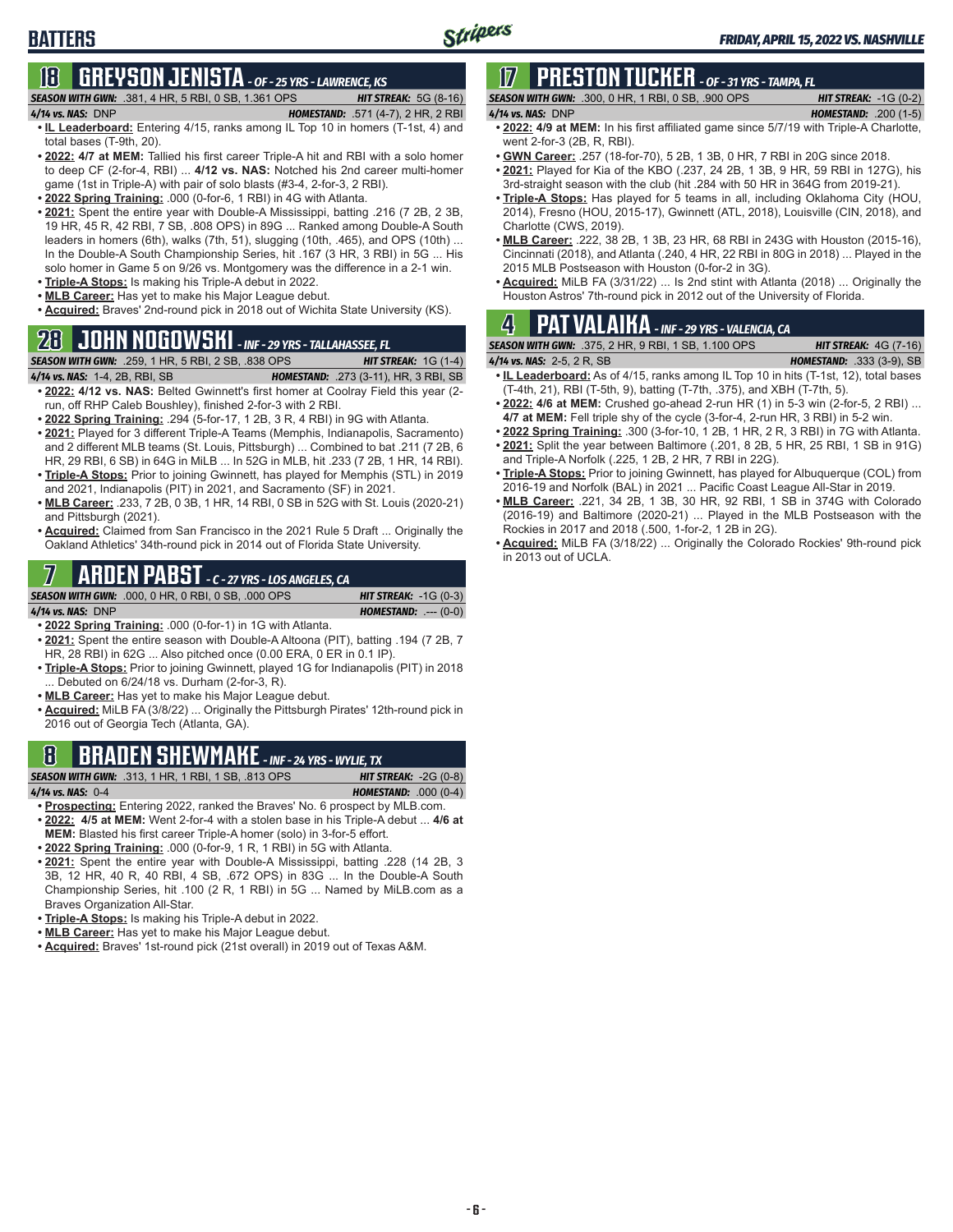|                 | HITTING BREAKDOWN             |                                        | Stripers   |  |                         |  |  |  | <b>FRIDAY, APRIL 15, 2022 VS. NASHVILLE</b> |
|-----------------|-------------------------------|----------------------------------------|------------|--|-------------------------|--|--|--|---------------------------------------------|
| <b>TOTAL:</b>   | 261, 13 HR, 798 OPS RISP:     | 278, 4 HR, 882 OPS <b>RUNS/INNING:</b> |            |  | 1 2 3 4 5 6 7 8 9 X TOT |  |  |  |                                             |
| Vs. LHP:        | 324, 4 HR, 1.029 OPS RISP/20: | 333, 1 HR, 868 OPS Stripers:           |            |  | 6 8 13 2                |  |  |  |                                             |
| <b>Vs. RHP:</b> | 243, 9 HR, 732 OPS LOADED:    | $111, 0$ HR, .422 OPS                  | Opponents: |  |                         |  |  |  |                                             |

|                  | <b>HOME RUNS</b><br><b>MULTI-GAMES</b> |    |                          |           |          |  |               |          |                                             |               |                          |           |
|------------------|----------------------------------------|----|--------------------------|-----------|----------|--|---------------|----------|---------------------------------------------|---------------|--------------------------|-----------|
| Player           | 1R                                     | 2R | 3R                       | <b>GS</b> | Tot.     |  | Off LH Off RH | Team W-L | Last HR with Gwinnett (Regular Season)      | <b>Hit</b>    | <b>RBI</b>               | <b>HR</b> |
| Casteel          |                                        |    |                          |           |          |  |               | $0 - 2$  | 4/14/22 vs. NAS. 1R (RH Peter Strzelecki)   |               |                          |           |
| Contreras        |                                        |    | $\overline{\phantom{0}}$ |           |          |  |               | $0 - 0$  | 9/7/21 at COL, 1R (LH Kirk McCarty)         | -             |                          |           |
| Dean             |                                        |    |                          |           |          |  |               | $0 - 0$  |                                             |               |                          |           |
| Demeritte        |                                        |    |                          |           | $\Omega$ |  | $\mathcal{P}$ | $0 - 2$  | 4/14/22 vs. NAS, 2R (RH Jason Alexander)    | 3             | 3                        |           |
| <b>DeShields</b> |                                        |    |                          |           |          |  |               | $0 - 0$  |                                             |               | $\overline{\phantom{a}}$ |           |
| Goins            |                                        |    |                          |           | -        |  |               | $0 - 0$  | 9/14/21 vs. NAS, 1R (RH Josh Lindblom)      |               | $\overline{\phantom{0}}$ |           |
| Gonzalez         |                                        |    |                          |           |          |  |               | $0 - 0$  |                                             | $\mathcal{P}$ | -                        |           |
| Gosselin         |                                        |    |                          |           |          |  |               | $0 - 0$  | 8/25/18 at CLT, 2R (RH Asher Wojciechowski) | $\mathcal{P}$ |                          |           |
| Jenista          | 3                                      |    |                          |           | 4        |  | 3             | $3-0$    | 4/12/22 vs. NAS. 1R (LH Rex Brothers)       | 3             |                          |           |
| Nogowski         |                                        |    |                          |           |          |  |               | $1 - 0$  | 4/12/22 vs. NAS, 2R (RH Caleb Boushley)     | 3             |                          |           |
| Pabst            |                                        |    |                          |           |          |  |               | $0 - 0$  |                                             |               |                          |           |
| Shewmake         |                                        |    |                          |           |          |  |               | $1 - 0$  | 4/6/22 at MEM, 1R (LH Matthew Liberatore)   | $\mathcal{D}$ | $\overline{\phantom{a}}$ |           |
| Tromp            |                                        |    |                          |           |          |  |               | $0 - 1$  | 4/5/22 at MEM, 1R (RH T.J. Zeuch)           |               | $\overline{\phantom{a}}$ |           |
| Tucker           |                                        |    |                          |           |          |  |               | $0 - 0$  |                                             |               |                          |           |
| Valaika          |                                        | っ  |                          |           | 2        |  |               | $2 - 0$  | 4/7/22 at MEM, 2R (RH Johan Oviedo)         |               | 3                        |           |
| Total:           |                                        | 5  |                          | 0         | 13       |  |               |          |                                             |               |                          |           |

|                                                                                 |            |   |    |    | <b>HOME RUN VARIANTS</b>         |            |           |            |            |            |                   |              |    |                             |        | <b>PINCH HITTERS</b>              |                   |                |                 |                          |           |
|---------------------------------------------------------------------------------|------------|---|----|----|----------------------------------|------------|-----------|------------|------------|------------|-------------------|--------------|----|-----------------------------|--------|-----------------------------------|-------------------|----------------|-----------------|--------------------------|-----------|
| Back-to-Back Homers (1x):<br>Nogowski (2R) / Jenista, 4/12 vs. NAS (2nd Inning) |            |   |    |    |                                  |            |           |            |            |            | Player<br>Jenista | AVG.<br>.000 | AB | $\mathsf{R}$<br>$\mathbf 0$ | н<br>0 | 2B<br>0                           | 3B<br>$\mathbf 0$ | <b>HR</b><br>0 | <b>RBI</b><br>0 | <b>BB</b><br>$\mathbf 0$ | <b>SO</b> |
| Back-to-Back-to-Back Homers (0x):<br>---                                        |            |   |    |    |                                  |            |           |            |            |            |                   |              |    |                             |        |                                   |                   |                |                 |                          |           |
| Pinch-Hit Homers (0x):<br>---                                                   |            |   |    |    |                                  |            |           |            |            |            |                   |              |    |                             |        |                                   |                   |                |                 |                          |           |
| Leadoff (Game) Homers (0x):<br>---                                              |            |   |    |    |                                  |            |           |            |            |            |                   |              |    |                             |        |                                   |                   |                |                 |                          |           |
| Walk-Off Homers (0x):<br>---                                                    |            |   |    |    |                                  |            |           |            |            |            |                   |              |    |                             |        |                                   |                   |                |                 |                          |           |
|                                                                                 |            |   |    |    |                                  |            |           |            |            |            | Totals:           | .000         | 1  | $\mathbf{0}$                | 0      | $\mathbf{0}$                      | $\mathbf{0}$      | $\mathbf{0}$   | $\mathbf{0}$    | 0                        | 1         |
|                                                                                 |            |   |    |    | <b>STRIPERS BATTING BY MONTH</b> |            |           |            |            |            |                   |              |    |                             |        | <b>HITTER AWARDS &amp; HONORS</b> |                   |                |                 |                          |           |
|                                                                                 | <b>AVG</b> | G | 2B | 3B | <b>HR</b>                        | <b>RBI</b> | <b>SB</b> | <b>OBP</b> | <b>SLG</b> | <b>OPS</b> | Player            |              |    | <b>Award/Date</b>           |        |                                   |                   |                | <b>Stats</b>    |                          |           |
| April:<br>May:<br>June:<br>July<br>August:<br>September:                        | .261       | 9 | 16 | 3  | 13                               | 38         | 9         | .336       | .462       | .798       |                   |              |    |                             |        |                                   |                   |                |                 |                          |           |

| Player<br><b>Stats</b><br>Length/Dates |        |              |              |
|----------------------------------------|--------|--------------|--------------|
|                                        | Player | Length/Dates | <b>Stats</b> |
|                                        |        |              |              |
|                                        |        |              |              |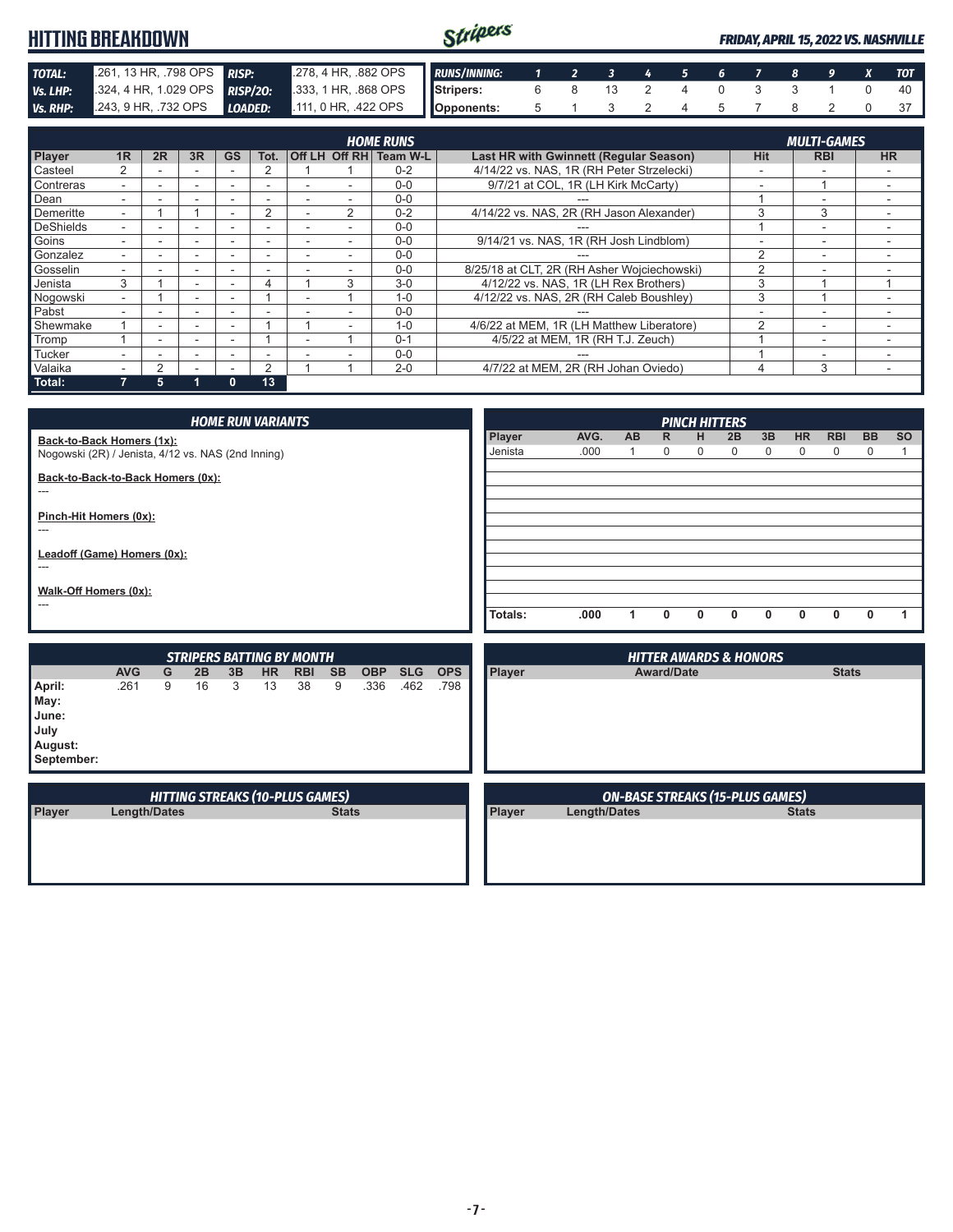## **SEASON SUMMARY**



## **TEAM HIGHS & LOWS**

| <b>OFFENSE:</b>  |                                                                                        |
|------------------|----------------------------------------------------------------------------------------|
|                  |                                                                                        |
|                  |                                                                                        |
|                  |                                                                                        |
|                  |                                                                                        |
|                  |                                                                                        |
|                  |                                                                                        |
|                  |                                                                                        |
|                  |                                                                                        |
|                  |                                                                                        |
|                  |                                                                                        |
|                  |                                                                                        |
|                  |                                                                                        |
|                  |                                                                                        |
|                  |                                                                                        |
|                  |                                                                                        |
|                  |                                                                                        |
|                  |                                                                                        |
| <b>PITCHING:</b> |                                                                                        |
|                  |                                                                                        |
|                  |                                                                                        |
|                  | Most Runs Allowed Inning (2008) 22 22 22 23 24 25 26 27 (8th Inning 4/13 vs Nashville) |

#### **DEFENSE:**

# **TEAM MISCELLANEOUS**

| Largest Margin of Victory3 Runs (2x, last: 4/10 at Memphis, 6-3) |  |
|------------------------------------------------------------------|--|
|                                                                  |  |
|                                                                  |  |
|                                                                  |  |
|                                                                  |  |
|                                                                  |  |
|                                                                  |  |
|                                                                  |  |
|                                                                  |  |
|                                                                  |  |
|                                                                  |  |
|                                                                  |  |
|                                                                  |  |

### **INDIVIDUAL HIGHS & LOWS**

| <b>HITTING (GAME):</b> |  |
|------------------------|--|
|                        |  |
|                        |  |
|                        |  |
|                        |  |
|                        |  |
|                        |  |
|                        |  |
|                        |  |
|                        |  |
|                        |  |
|                        |  |
|                        |  |
|                        |  |

#### **PITCHING (GAME):**

| Low-Run 9.0 IP CG …………………………………………………………………………………None |
|-------------------------------------------------------|
|                                                       |

#### **DEFENSE (GAME):**

### **STREAKS**

#### **OFFENSIVE (LONGEST IN 2022 ONLY):**

#### **PITCHING (LONGEST IN 2022 ONLY):**

### **LAST TIME IT HAPPENED (GWINNETT REGULAR-SEASON HISTORY)**

#### **INDIVIDUAL OFFENSE:**

|                             | Homers, Both Sides of Plate  Drew Waters (5/18/21 at Nashville)            |
|-----------------------------|----------------------------------------------------------------------------|
|                             |                                                                            |
|                             |                                                                            |
|                             | Back-to-Back-to-Back Homers  Arcia/Camargo/Demeritte (5/8/21 at Charlotte) |
|                             |                                                                            |
|                             |                                                                            |
|                             |                                                                            |
|                             |                                                                            |
|                             |                                                                            |
|                             |                                                                            |
|                             |                                                                            |
|                             |                                                                            |
|                             |                                                                            |
|                             |                                                                            |
| <b>INDIVIDUAL PITCHING:</b> |                                                                            |
|                             |                                                                            |

| 9.0-Inning No-Hitter (Solo)Todd Redmond (5/28/10 at Louisville)                  |  |
|----------------------------------------------------------------------------------|--|
| 9.0-Inning No-Hitter (Comb.)…. Wooten/Marksberry/Ramirez (6/30/16 at Louisville) |  |
|                                                                                  |  |
|                                                                                  |  |
|                                                                                  |  |
| 21 Consecutive Saves Converted Jairo Asencio (9/6/09-8/8/11)                     |  |
| 25.0-Inning Scoreless Streak Stephen Marek, 25.1 IP (6/6/10-8/2/10)              |  |
|                                                                                  |  |

### **TEAM OFFENSE:**

| <b>TEAM PITCHING:</b> |                                                                     |
|-----------------------|---------------------------------------------------------------------|
|                       |                                                                     |
|                       |                                                                     |
|                       |                                                                     |
|                       |                                                                     |
|                       |                                                                     |
|                       |                                                                     |
|                       |                                                                     |
|                       |                                                                     |
|                       |                                                                     |
| <b>TEAM DEFENSE:</b>  |                                                                     |
|                       | Turn a Triple Play  6/5/21 vs. Jacksonville (Camargo-Kipnis-Snider) |
|                       |                                                                     |

# **TEAM MISCELLANEOUS:**<br>18-Run Margin of Victory....

| 21-Run Margin of Defeat…………………………………7/13/12 at Louisville (Lost 1-22) |  |  |
|-----------------------------------------------------------------------|--|--|